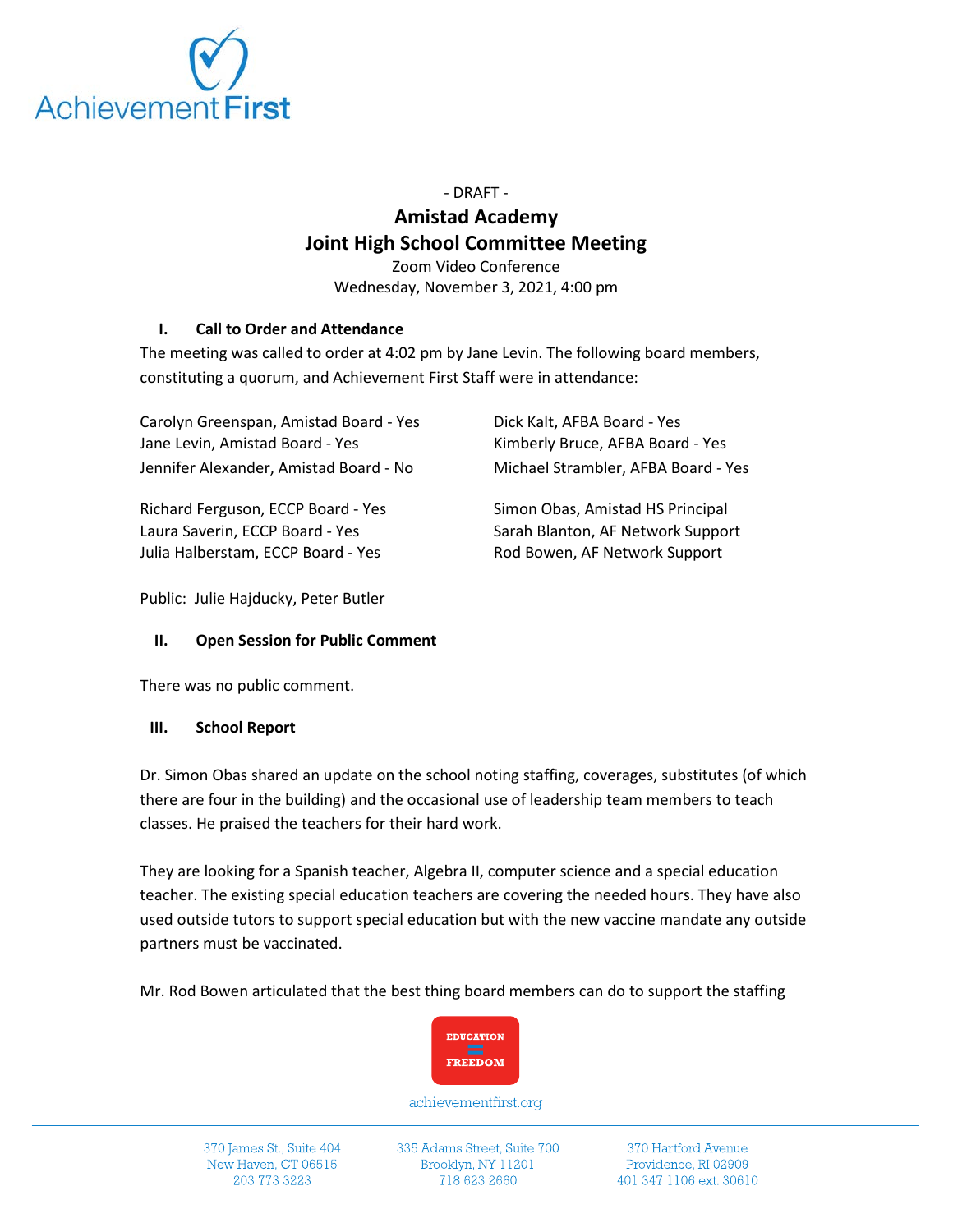

shortages is send any potential teacher candidates to apply with a request to work at Amistad High School. Sarah Blanton and Rod Bowen are going to follow up to identify ways that candidates can specify a desire to work at Amistad High School, even if it is not the AF school with the greatest need.

While many students are thriving in the school environment, some are struggling with the transition back to school. School leadership elections took place recently. There are sports teams, peer mentoring (which is run by a social worker), and after-school clubs are getting started.

The committee had a discussion about gatherings and the prohibition on spectators attending indoor sports events.

13% of the senior class applied early decision/action as of November  $1<sup>st</sup>$  with more students applying on November  $15<sup>th</sup>$ . The college team is supporting families with their financial aid applications. The goal is to have 90% of the senior class submit applications by December  $15<sup>th</sup>$ .

There have been some out of school suspensions and the Committee will get an update on that data at the next meeting.

Laura Saverin updated the board on the financial materials.

#### **IV. Board Business**

RESOLVED, the Amistad Academy High School Committee hereby approves the meeting minutes from September 22, 2021.

Motion by Laura Saverin Seconded by Mike Strambler All in favor

RESOLVED, the Amistad Academy High School Committee hereby approves the financial report as presented.

Motion by Dick Ferguson Seconded by Carolyn Greenspan All in favor



achievementfirst.org

335 Adams Street, Suite 700 Brooklyn, NY 11201 718 623 2660

370 Hartford Avenue Providence, RI 02909 401 347 1106 ext. 30610